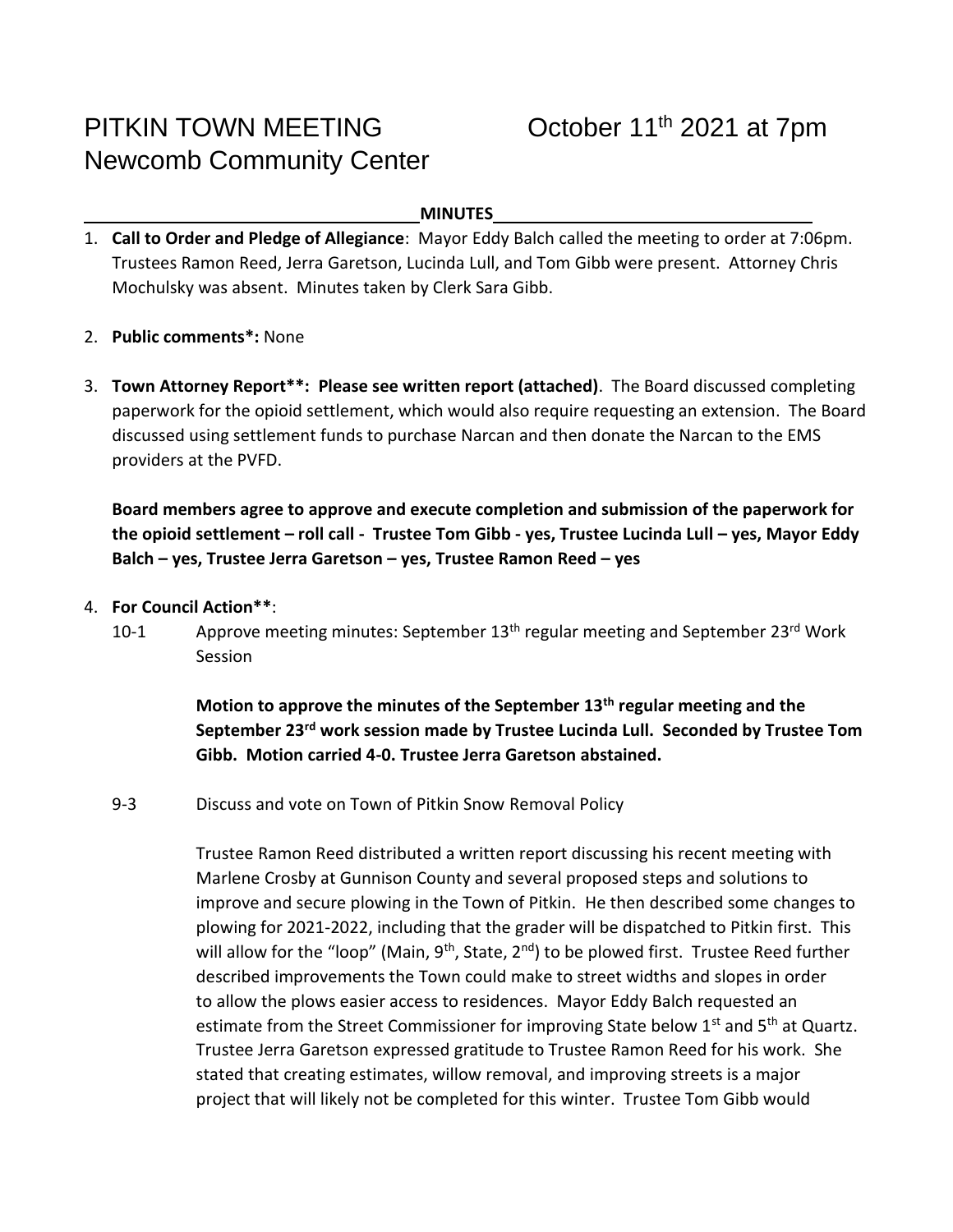like to know what the County's minimum needs are for this winter. An evaluation of needs is at the top of list of what needs to happen. The Town should then evaluate which of these needs it can meet.

Clerk Sara Gibb will ensure that there is a notice online and at the post office requesting notification from winter residents if they need plowing.

#### **Item tabled**

#### 10-2 Discuss and vote on Resolution 2021-7 9<sup>th</sup> Street Park

The number of picnic tables was changed in the draft from four (4) to "several." Trustee Ramon Reed asked about an updated plan for the park. Sara Gibb reported that the primary layout issue involves traffic flow into and out of the parking area. She has reached out to the county for assistance in planning this aspect of the park.

Trustee Ramon Reed asked what the park is going to cost the Town. Mayor Eddy Balch stated that cost estimates would be needed before developing the park. He also stated that a survey should be completed before laying out the plan for parking and amenities. Trustee Ramon Reed asked why the resolution was being passed without a complete plan. Mayor Eddy Balch stated that the resolution says the area may be used as a park. Passing the resolution allows a plan to be more fully developed. Sara Gibb stated that in order to put in the time and effort to create a thorough park proposal, the parks and rec commissioner and volunteers wanted approval of the idea.

# **Motion to approve Resolution 2021-7 (9th Street Park) made by Trustee Jerra Garetson. Seconded by Trustee Lucinda Lull. Motion carried 4-1. Trustee Ramon Reed cast a "nay" vote.**

10-3 Discuss and vote on Resolution 2021-8 Worker's Comp/Unpaid Boards

Clerk Sara Gibb stated that this resolution is passed yearly in order to cover unpaid boards and volunteers using VAMP

## **Motion to approve Resolution 2021-8 Worker's Comp/Unpaid Boards made by Trustee Tom Gibb. Seconded by Trustee Lucinda Lull. Motion carried 5-0.**

10- 4 Review treasurer's report; Vote to approve October 2021 disbursements

## **Motion to approve October disbursements made by Trustee Tom Gibb. Seconded by Trustee Jerra Garetson. Motion carried 5-0.**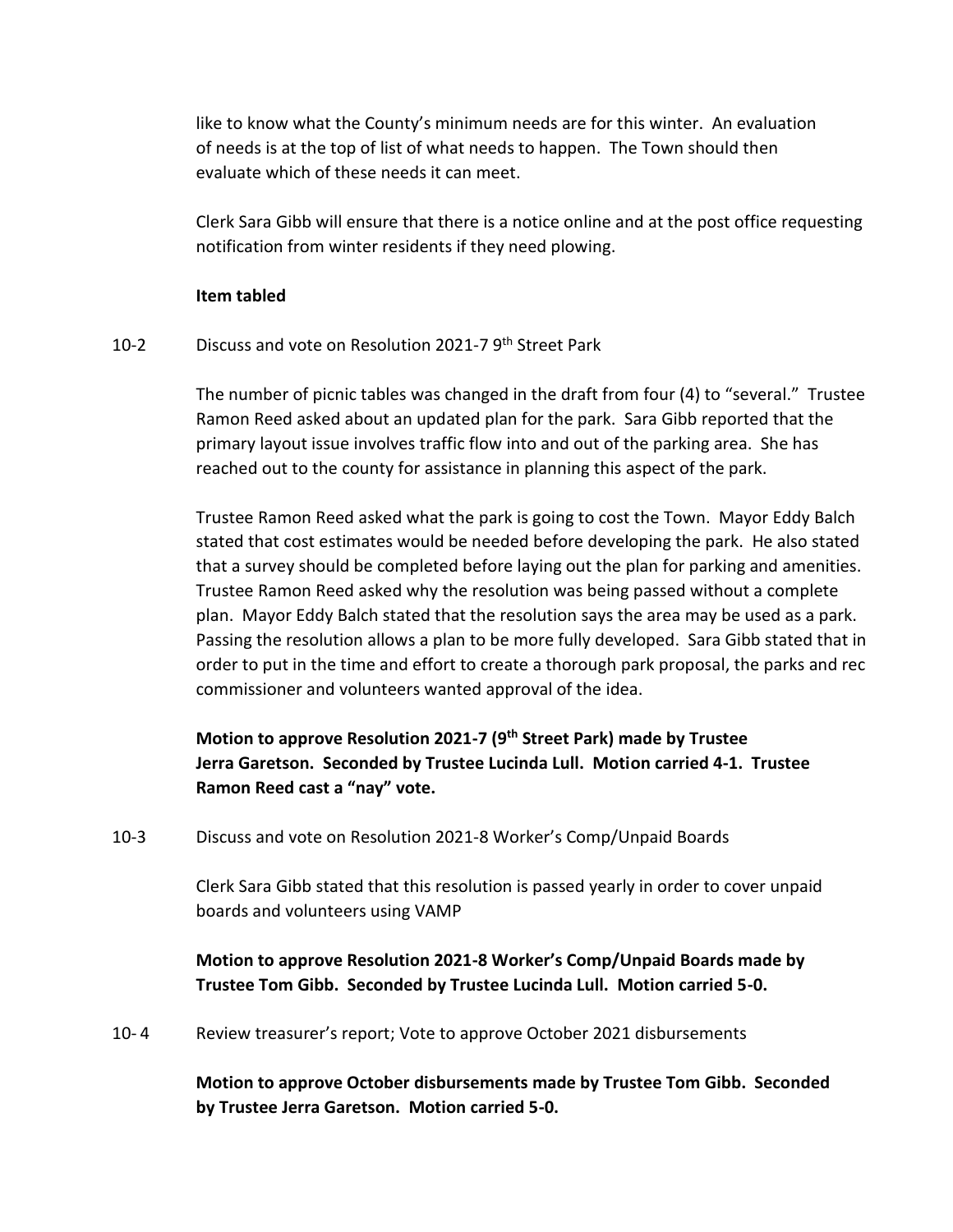### **Updates**/**Planning/Discussion\*\***:

- Review and Discuss Town of Pitkin 2022 Budget
	- General Fund Budget surplus designate these funds?
	- Review of new spreadsheet format
	- SB 21-130 Does the Town intend to exempt personal property for tax year 2021?
- Discuss Zoning Code revisions item tabled
- Set work sessions and discuss future agenda items to be scheduled via email

#### 5. **Reports\*\***:

- Town Mayor Eddy Balch
- Town Clerk Sara Gibb
- Building Inspector Tom Gibb (interim)
- Sanitarian vacant
- Fire Department Rand Makowski
- Zoning Board Jesse James Garetson
- Cemetery Mark Rossmiller
- Environmental Health Cyndi Wick
- Streets Jesse James Garetson
- Ditches Vacant
- Town Hall Garry Winget
- Parks and Rec Sara Lamar

## 9. **Adjourn: Motion to adjourn made by Trustee Tom Gibb. Seconded by Trustee Ramon Reed. Motion carried 5-0. Meeting adjourned at 9:05pm**

The next regularly scheduled meeting will be held **Monday, November 8th** at 7:00PM. Council meetings are scheduled to adjourn at 9:00PM. At the council's discretion agenda item(s) not addressed by this time will be tabled until the next regular meeting. Approved minutes, ordinances, resolutions, agendas, and other Town of Pitkin public notices can be found at https://townofpitkin.colorado.gov

To add an item to the agenda, please submit it in writing to the Town Clerk at [thetownofpitkin@gmail.com](mailto:thetownofpitkin@gmail.com) no later than **Wednesday at 5pm** prior to the regularly scheduled meeting. Supporting documentation must also be submitted no later than 5pm on the Wednesday before the meeting.

*\*Public comment to the Board of Trustees is encouraged. Public comments on agenda items will be taken by the Mayor before final action on the item is taken. Comments may be limited at the mayor's discretion*

*\*\*Any item on the agenda may be subject to an executive session*

If special accommodation or alternative access is required, please contact the Town Clerk at [thetownofpitkin@gmail.com](mailto:thetownofpitkin@gmail.com) or (970)787-0031 at least 48 hours prior to the scheduled meeting